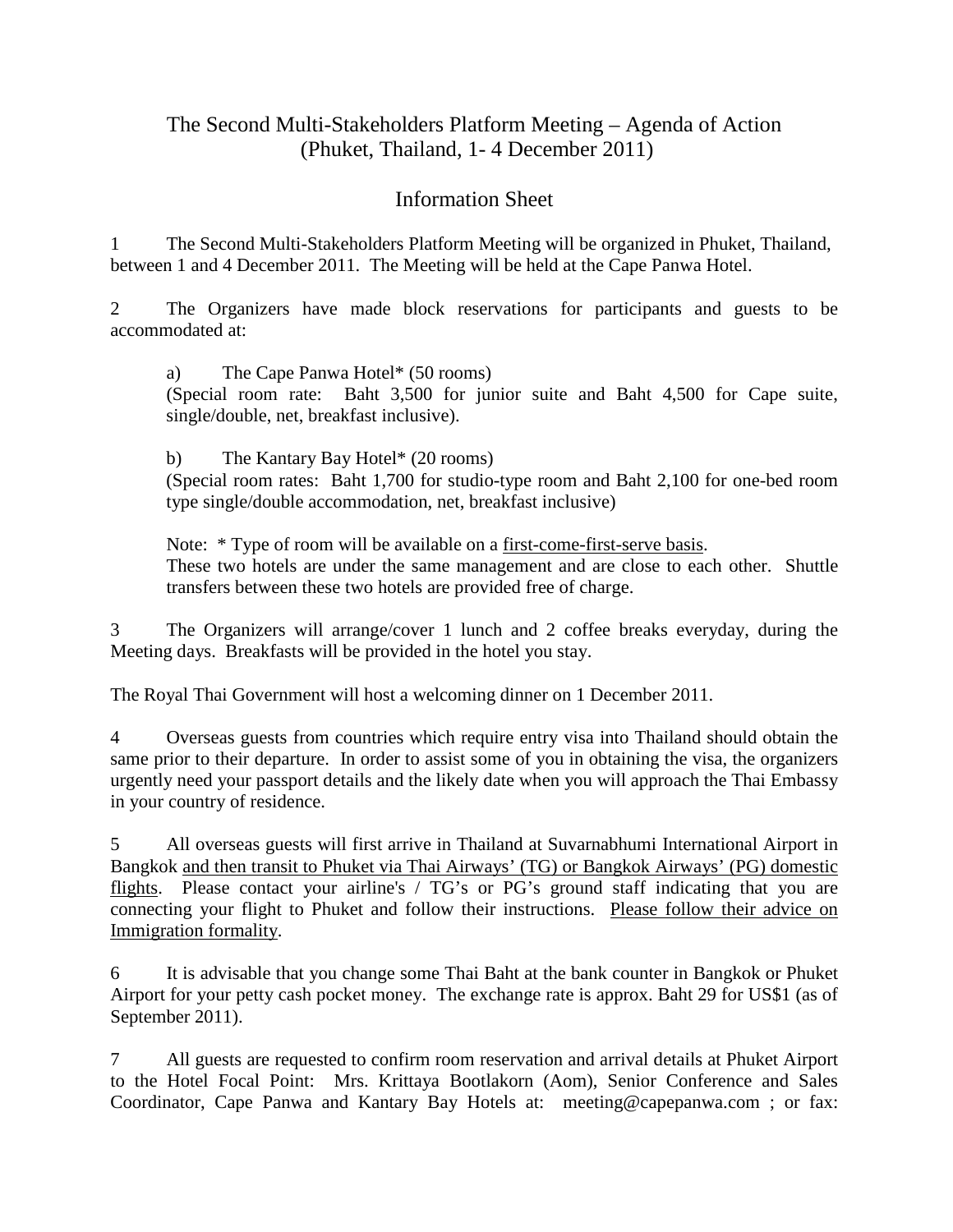+(6676) 76391177; with copies to the organizers (see below) before Saturday, 15 October 2011 to secure your accommodation and enable/ensure smooth transfer from Phuket Airport to your hotel.

The Phuket Airport Animal Quarantine Officers of the Thai Department of Livestock Development will be on stand-by at the luggage claim area to provide directions. Staff of the Cape Panwa and Kantary Hotels are waiting with the Cape Panwa/the Kantary sign outside the exit of the airport.

The hotel transfer charge is Baht1,000 per trip and can be shared with other passengers (max. 6 passengers per trip). Cape Panwa/Kantary Hotels are located in the southern Panwa Cape of Phuket Island – some 40 km from Phuket Airport (around 1 hour drive).

8 The weather in Phuket in early December is pleasant (average temperature 22-28<sup>°</sup>C). Phuket is a famous Andaman island located in the south-western sea of Thailand and is well known as one of the best places in Thailand.

9 Contacts of the Organizers in Thailand: FAO-APHCA:

> Mr. Chanrit Uawongkun FAO Regional Office for Asia and the Pacific 39 Phra-Atit Road, Banglampoo, Bangkok 10200, Thailand Mobile: +6689-7717646; Fax: +662-6974445; E-mail: chanrit.uawongkun@fao.org

Dr Vinod Ahuja, Secretary of APHCA, a.i. FAO Regional Office for Asia and the Pacific 39 Phra-Atit Road, Banglampoo, Bangkok 10200, Thailand Tel: +662-6974308; Fax: +662-6974445; E-mail: [vinod.ahuja@fao.org](mailto:vinod.ahuja@fao.org)

Dr Vishnu Songkitti, Liaison Officer for APHCA FAO Regional Office for Asia and the Pacific 39 Phra-Atit Road, Banglampoo, Bangkok 10200, Thailand Tel: +662-6974256; Fax: +662-6974445; E-mail*:* vishnu.songkitti@fao.org